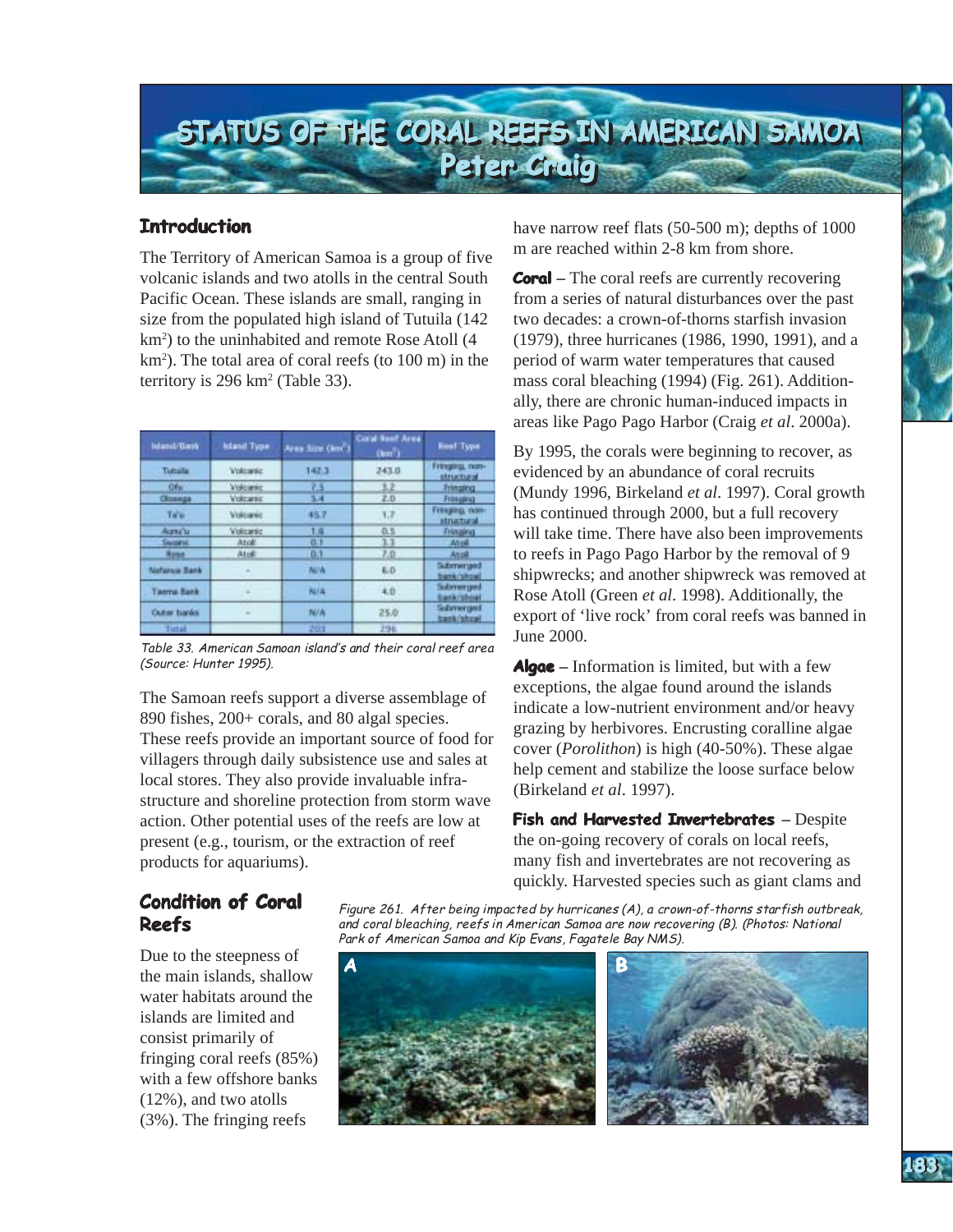parrotfish are overfished (Fig. 262), and there is heavy fishing pressure on surgeonfish (Craig *et al*. 1997, Page 1998, Green and Craig 1999). Fewer and/or smaller groupers, snappers, and jacks are seen. Most village fishermen and elders believe that numbers of fish and shellfish have also declined (Tuilagi and Green 1995). Also, in some areas, fish are now toxic with heavy metals, particularly those from Pago Pago Harbor (AECOS 1991).

Since 1995, the nighttime artisanal spear fishermen began using SCUBA gear, greatly increasing their catches. This led to a territorial ban on SCUBAassisted fishing in April 2001.

**Sea Turtles** – Often overlooked as a part of the coral reef ecosystem, Hawksbill sea turtles feed on reef sponges and other organisms. hawksbill populations are in serious decline for two major reasons: 1) illegal harvest and 2) loss of nesting habitat (Tuato'o *et al*. 1993). The hawksbill is listed as endangered and is rapidly approaching extinction in the Pacific (Eckert *et al*. 1995).



Figure 263. Improvements in water quality in inner Pago Pago Harbor after canneries were reqired to dispose of wastes beyond the innner harbor in 1991. Actual values of chlorophyll a are 15 times greater than values shown graphically. (Source: ASEPA 2000).

Green sea turtle populations in the South Pacific have declined as well and should probably be classified as endangered (Eckert *et al*. 1995). Conservation efforts are complicated by the turtles' complex migration patterns. Some migrate from American Samoa to both Fiji and French Poly-nesia. Conserving 'shared' turtle populations will require international cooperation.

**Water Quality – Due to the steepness of the** islands and their limited development of shallow water habitats, the continual flushing by ocean currents provide generally good water quality. There are three exceptions: 1) sedimentation from

improper land use practices that pours into coastal waters after heavy rains, 2) nutrient enrichment from human and animal wastes in populated areas, and 3) contamination in Pago Pago Harbor.

Pago Pago Harbor suffers from two kinds of pollution. First, fish and substrates in the



Figure 262. Today, giant clams are rare in populated areas of American Samoa (Photo: Nancy Daschbach).

harbor are contaminated with heavy metals and other pollutants (AECOS 1991). Second, nutrient loading from cannery wastes in the inner harbor formerly caused perpetual algal blooms and occasional fish kills due to oxygen depletion. In the early 1990s, the canneries were required to dispose of their wastes beyond the inner harbor (Fig. 262), greatly reducing nutrient levels.

## **Coastal Populations and Reef Economics**

American Samo's population was 57,300 in 2000. During the past 10 years, the population increased by 10,500 people, an increase of 22%. The population is increasing at a yearly rate of 2.1%, adding about 1,200 people each year (Fig. 264). It is expected to continue, given the high birth rate (4.0 children per female), the fact that 50% of the population is younger than age 20, and the high immigration rate. Adverse human-related impacts will likely increase with rapid population growth.

Figure 264. Population growth in American Samoa.





**AMERICAN SAMOA AMERICAN SAMOA**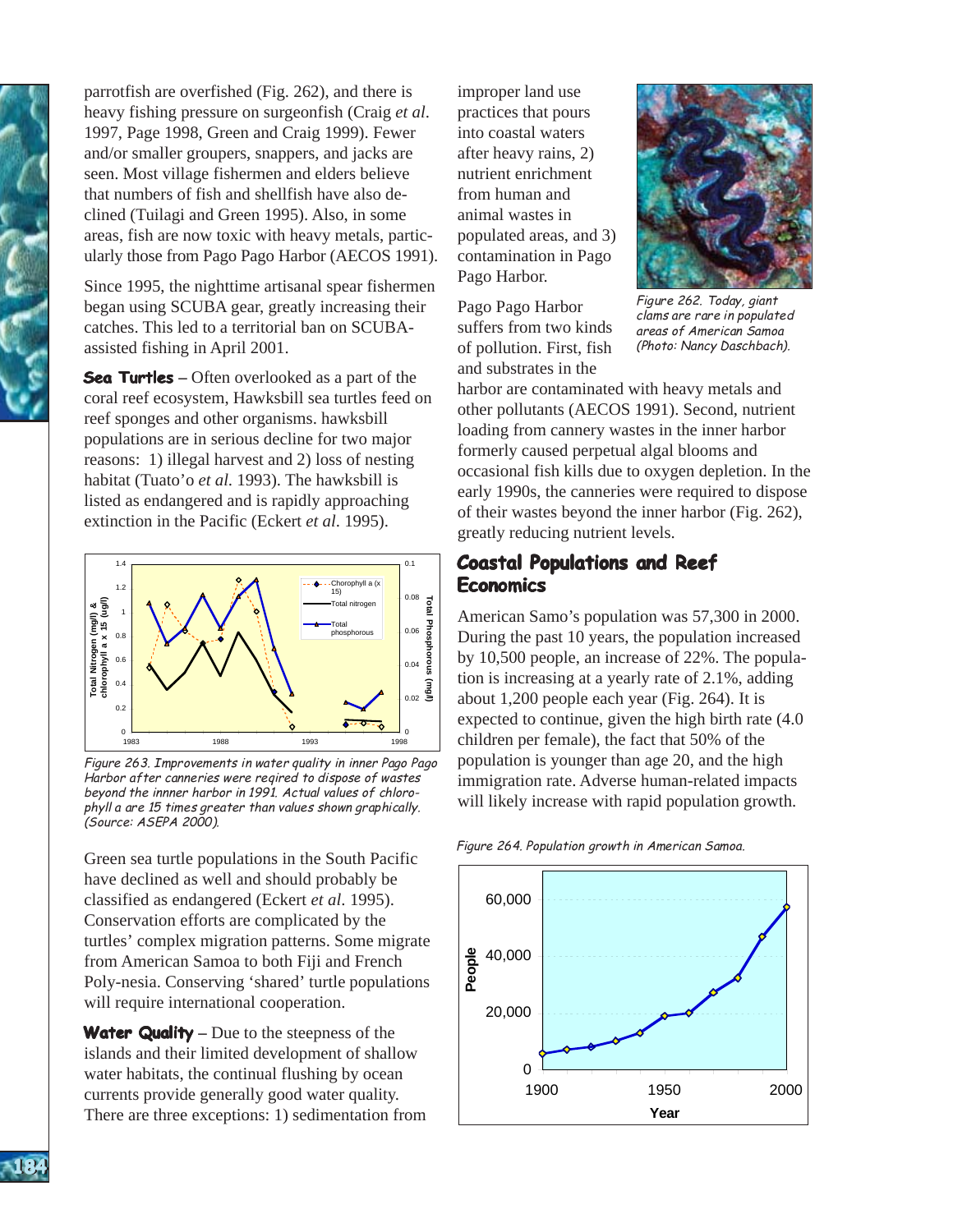A recent Governor's Task Force on Population Growth report called for a population ceiling of 115,000. This ceiling is calculated on resources (particularly drinking water) and the diminishing quality of life. An action plan for the Territory identifies specific steps to reduce birth and immigration rates (Craig *et al*. 2000b).

More than 18,000 tourists (calculated in 1995) visit the islands annually and expend over \$10 million (calculated on tourist receipts from 1990, United Nations Economic and Social Commission for Asia and the Pacific 2002).

In 2001, ex-vessel landings from small boats in the domestic commercial fisheries generated \$2 million (NMFS 2001). However, the actual economic impact of commercial fisheries in American Samoa is far greater when distant-water tuna harvests are included. These fish are processed in two local canneries in Pago Pago Harbor. Their ex-vessel value from both foreign and domestic vessels was approximately \$232 million (Western Pacific Fishery Management Council 1999). American Samoans still rely on local coral reefs for food, and it is estimated that the reefs provide an economic base of \$1 million per year (Fig. 265).

# **Environmental Pressures on Coral Reefs**

Human **Stresses** – At a recent workshop on coral reefs in American Samoa (Craig *et al*. 1999), the following list of human-related threats was identified and ranked.

Figure 265. Both commercial and subsistence fisheries play an important role in American Samoa (Photo: National Park of American Samoa).





### **High**

Overfishing of reef resources Coastal development and habitat destruction Oil and hazardous waste spills in Pago Pago Harbor **Medium** 

Sedimentation Dumping/improper waste disposal Nutrient loading/eutrophication in Pago Pago Harbor

#### **Low**

Nutrient loading/eutrophication elsewhere Oil and hazardous waste spills elsewhere Ship groundings Anchor damage Destructive fishing habits Marine debris from marine sources Alien species (e.g., from ballast water) Crown-of-thorns starfish predation Coral diseases Collections for the aquarium market Bio-prospecting/natural products

**Natural Stresses** – American Samoa lies close to a warmer than usual mass of seawater that tends to form south of the territory during La Niña years. Nearby Fiji and Western Samoa have been hit hard by mass coral bleaching in recent years, so it would seem probable the reefs of American Samoa may be similarly impacted.

## **Current Conservation Management**

**Mapping** – American Samoa needs coral reef habitat mapping. NOAA habitat mapping activities are planned to begin in 2002. Fagatele Bay National Marine Sanctuary supported a multibeam mapping effort in 2001 that resulted in maps for the sanctuary and Pago Pago Harbor, with partial coverage elsewhere (D. Wright pers. comm.). This information is available on their web site (Oregon State University 2002).

Monitoring and assessment of coral reefs has been conducted in one of three ways to date: one-time surveys, long-term monitoring, and fisheries monitoring. One-time surveys of corals and fishes have been conducted over the years using various methods/sites/depths on all seven islands in the territory (e.g., Hunter *et al.* 1993, Green 1996, Mundy 1996, Green and Hunter 1998). Some of the data from these may be incorporated into future monitoring programs.

Water quality in Pago Pago Harbor has been monitored since 1984 (ASEPA 1998). Corals, other invertebrates, fish, and algae have been monitored by Birkeland *et al*. (1997) for nearly 20 years in Fagatele Bay National Marine Sanctuary and in

**AMERICAN SAMOA AMERICAN SAMOA**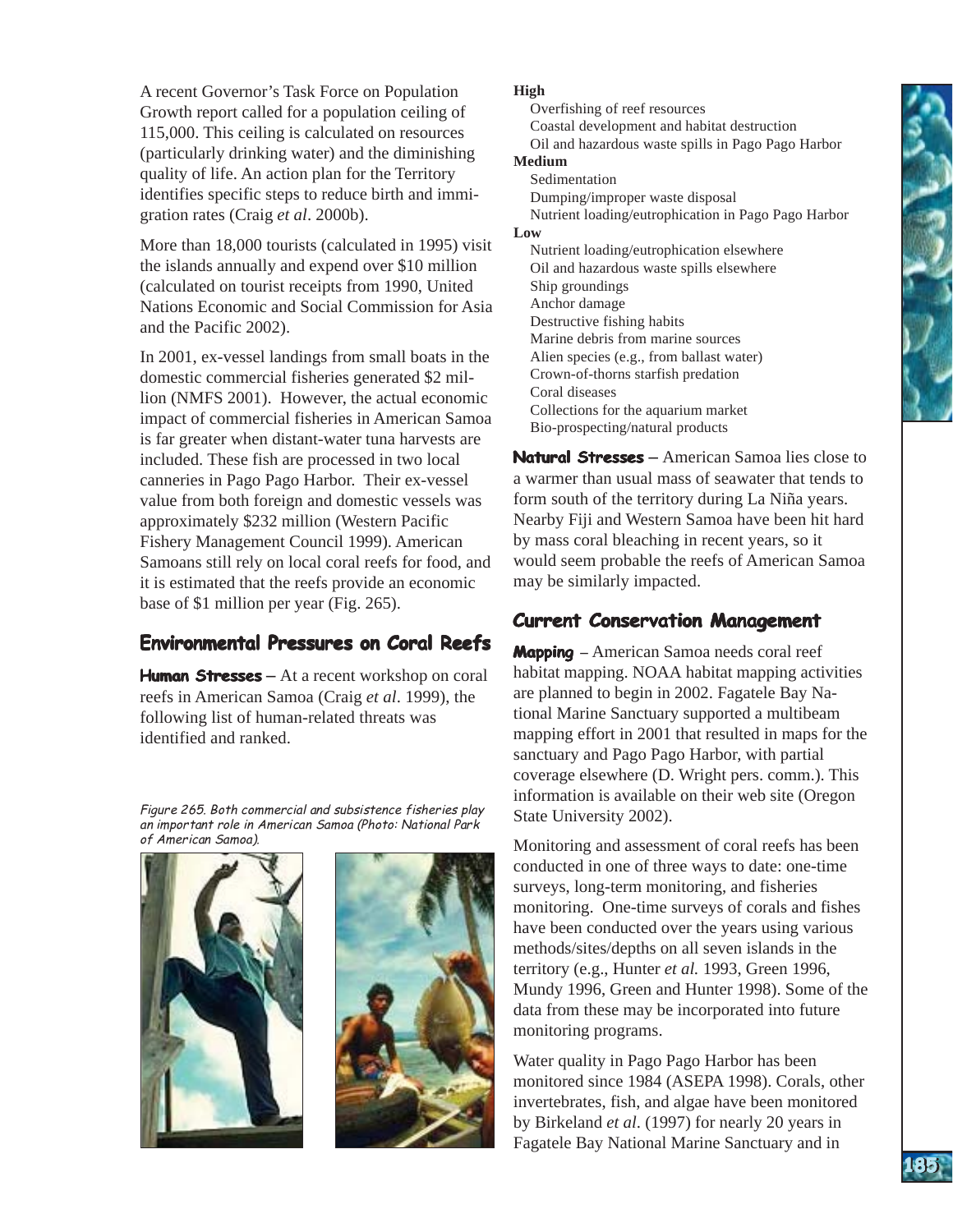



Figure 266. Coral reef monitoring in Fagatele Bay National Marine Sanctuary (Photo: Kip Evans).

lesser detail at other Tutuila locations (Fig. 266). Corals along an historical transect on a Pago Pago Harbor reef flat have been monitored on several occasions since 1917 (Green *et al*. 1997).

Limited harvest information is available for fish and invertebrates caught on the surrounding coral reefs. Declining subsistence catches were monitored in 1979 and 1991-1995 (Wass 1980, Saucerman 1996), but the surveys were discontinued. The artisanal (small-scale commercial) catch was monitored in 1994 – it is currently assessed via market invoices, but compliance by vendors is incomplete, so the harvest levels are not well known. Three studies have examined fishing pressure on harvested surgeonfish (Craig *et al*. 1997), parrotfish (Page 1998) and giant clams (Green and Craig 1999).

In 2002, a workshop was held to develop a territorial monitoring plan for coral reefs in the territory. Also, NOAA's *Townsend Cromwell* conducted a survey in 2002 of all the islands including manta tows, fish and coral surveys, and mapping.

**MPAs–** There are four Marine Protected Areas (MPAs) in American Samoa, one of which is a notake area (Rose Atoll, Table 24). Together, these MPAs account for about 6% of the territory's coral

local artisanal fishery occurs illegally within the National Park of American Samoa on Tutuila Island.

## **Government Policies, Laws, and Legislation Laws, Legislation**

Legislation is in place for water quality standards, land use regulations, waste disposal, fishery management, habitat protection, endangered species, protected areas, ship pollution, and other environmental issues. Environmental violations are more frequently detected and prosecuted, but enforcement of these regulations is not widespread and many problems persist.

Local environmental agencies have also undertaken aggressive education programs to increase community awareness and understanding of environmental issues. This effort is commendable, but it is difficult to keep pace with the territory's rapidly growing population and development pressures.

# **Gaps in Current Monitoring and Conservation Capacity**

On-island expertise in environmental protection has increased in recent years. Various research, monitoring, and environmental compliance efforts are conducted by several groups within the Department of Marine and Wildlife Resources, the American Samoa Environmental Protection Agency, the Department of Commerce and Fagatele Bay National Marine Sanctuary, American Samoa Community College, and the National Park of American Samoa (Craig and Basch 2001).

Nonetheless, these programs are generally small and would benefit from increased on-island capacity. Also, there is little on-island expertise to accurately identify the Indo-Pacific corals and fishes found on local reefs (200+ and 890 species, respectively). Consequently, it is necessary to

reefs. But protection in these areas through regular Table 24. Existing MPAs in American Samoa. surveillance and enforcement is generally lacking. In the main islands where overfishing occurs, there are no no-take MPAs.

Poaching in all MPAs is an problem. Page (1998) determined that 9% of the

| <b>MPA</b>                                       | <b>Island</b>        | Arna Size<br>(lim <sup>2</sup> ) | <b>Cocal Feet</b><br>Area (km <sup>2</sup> ) | Partiest of<br>Territorial<br><b>Coral: Hents</b> | Nortake<br><b>Station</b> | Adequate<br><b>Enforcement</b> |
|--------------------------------------------------|----------------------|----------------------------------|----------------------------------------------|---------------------------------------------------|---------------------------|--------------------------------|
| <b>Rose Atall National</b><br>Widife Sanctuary   | Rose Atoll           | 158.8                            | 7.0                                          | 2.4%                                              | <b>Yes</b>                | Na                             |
| National Park of<br>American Samoa               | Tututa, Ofu,<br>Ta'u | 9.1*                             | 5.1                                          | 1.1%                                              | No                        | No                             |
| Fagatele Bay National<br><b>Marine Sanctuary</b> | Tutulla              | 0.7                              | 0.7                                          | 0.2%                                              | No.                       | No.                            |
| Vacto Territorial Park                           | Ofu                  | 0.2                              | 0.2                                          | 0.1%                                              | No.                       | No.                            |
| Total                                            |                      | 168.6                            | 17.0                                         | 5.8%                                              |                           |                                |

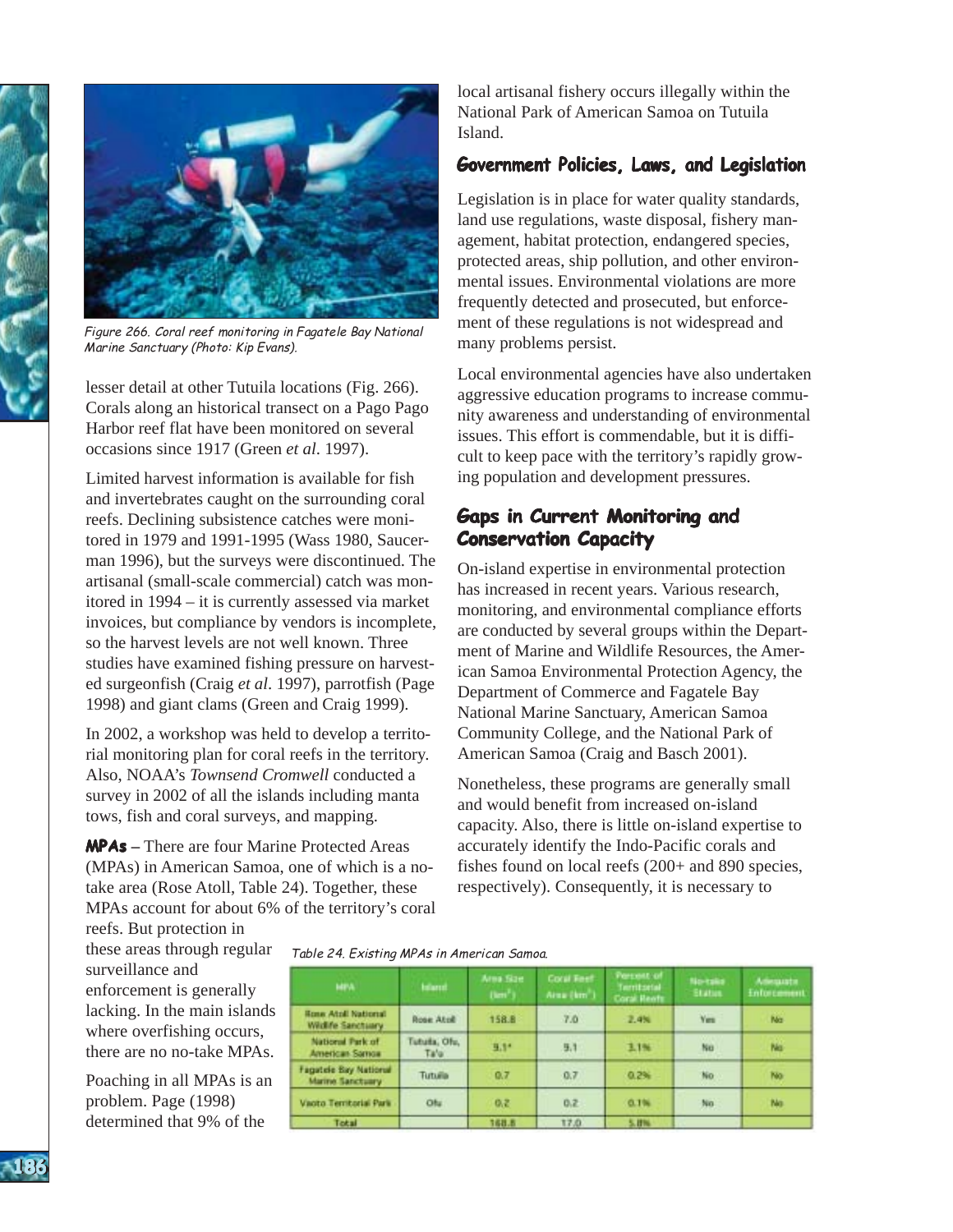focus on indicator species so the local staff can monitor key reef resources at appropriate intervals.

# **Conclusions and Recommendations**

To date, coral reefs in American Samoa have been resilient to a series of natural perturbations, although full recovery may take another decade. The message for managers is that the reefs will recover no additional human pressure, but there are several examples where serious harm has already been done, particularly overfishing of reef resources, reduced water quality in populated areas, and loss of turtle nesting beaches to coastal construction. Climatic change has uncertain consequences for local reefs. Several areas needing additional work for coral reef conservation in the Territory.

**Expand coral reef monitoring efforts, but focus the objectives.** Most quantitative monitoring efforts in American Samoa might be characterized as ecological monitoring that tracks changes in the ecosystem over time. These studies have provided valuable insight, highlighting that coral reefs are very dynamic systems.

From another perspective, however, these studies do not address questions commonly faced by coral reef managers. Such things as "Is overfishing occurring?" "Is sediment from poor land-use practices harming the reef?" Consequently, any monitoring program must clearly identify 1) who is the intended user of the data, and 2) what parameters should be measured to provide that information. In addition to this management-driven approach, a monitoring program in American Samoa should be 1) achievable with local staff, although off-island scientific expertise may be needed to address some issues, 2) stable to rotations of technical staff who are typically hired on 2-year contracts, 3) comparable to other programs as much as possible, and 4) open to community input and management.

**Restart monitoring of coral reef fisheries.** A workshop in American Samoa identified overfishing as the major problem hindering recovery of local reefs (Craig *et al*. 1999). It is essential to collect basic harvest data to monitor trends in total catch, catch-per-unit-effort, etc.

**Improve land-use practices that impact water quality.** Despite welcome improvements in water quality in Pago Pago Harbor, coral reefs there have not fully recovered nor is there safe swimming or

uncontaminated fish in the harbor. A phased recovery plan is needed to build on the progress already made. Harbor fish and sediments also need to be re-tested for toxicity at regular intervals. Additionally, improvements in land-use and waste disposal practices are needed to reduce sedimentation and pollutants (Fig. 267).

**Create a territorial network of no-take marine protected areas.** There are two issues here. First, existing MPAs in the territory are not adequately enforced. Second, no-take MPAs are needed in the main islands where there is overfishing.

**AMERICAN SAMOA AMERICAN SAMOA**

**187187**

**Create a regional network of MPAs.** A meaningful effort to protect coral reef resources requires a regional approach. In addition to the issue of larval transport of reef fishes and invertebrates, sea turtles provide an excellent example of a shared resource that binds the islands in the region together. Tagging data show green sea turtles nest in American Samoa and migrate to both Fiji and Tahiti to feed, so conservation efforts are needed at both ends of their migration routes. The South Pacific biogeographic region needs a network of MPAs to address these issues.

Figure 267. Land-use practices within nearby watersheds affect coral reef health through their influence on sedimentation and nutrient levels (Photo: Kip Evans).